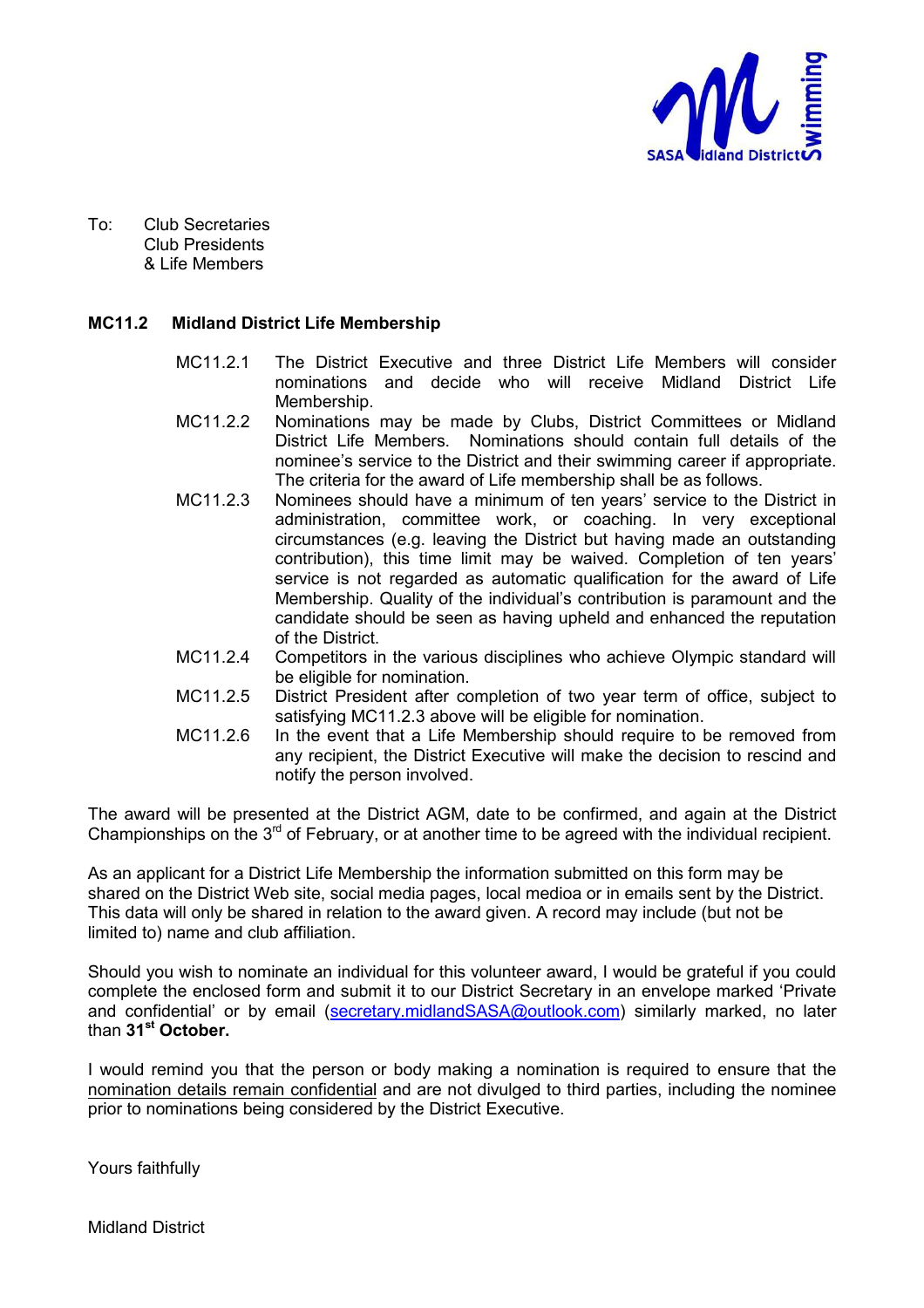

#### **CONFIDENTIAL**

### **NOMINATION FOR LIFE MEMBERSHIP**

| <b>Individual Nominated:</b> |                  |                         |
|------------------------------|------------------|-------------------------|
| Club:                        |                  |                         |
| <b>Length of Service:</b>    | <b>District:</b> | <b>Midland District</b> |
| <b>District Activities:</b>  |                  |                         |
| <b>Nomination submitted</b>  |                  |                         |
| by (name):                   |                  |                         |
| Club:                        |                  |                         |
| <b>Address:</b>              |                  |                         |
| Telephone no:                | Email:           |                         |
| Signature:                   |                  |                         |
| Position in club:            |                  |                         |

## **CITATION IN SUPPORT OF LIFE MEMBERSHIP AWARD NOMINEE**

| Achievements: |  |
|---------------|--|
|               |  |
|               |  |
|               |  |
|               |  |
|               |  |
|               |  |
|               |  |
|               |  |
|               |  |
|               |  |
|               |  |
|               |  |
|               |  |
|               |  |
|               |  |